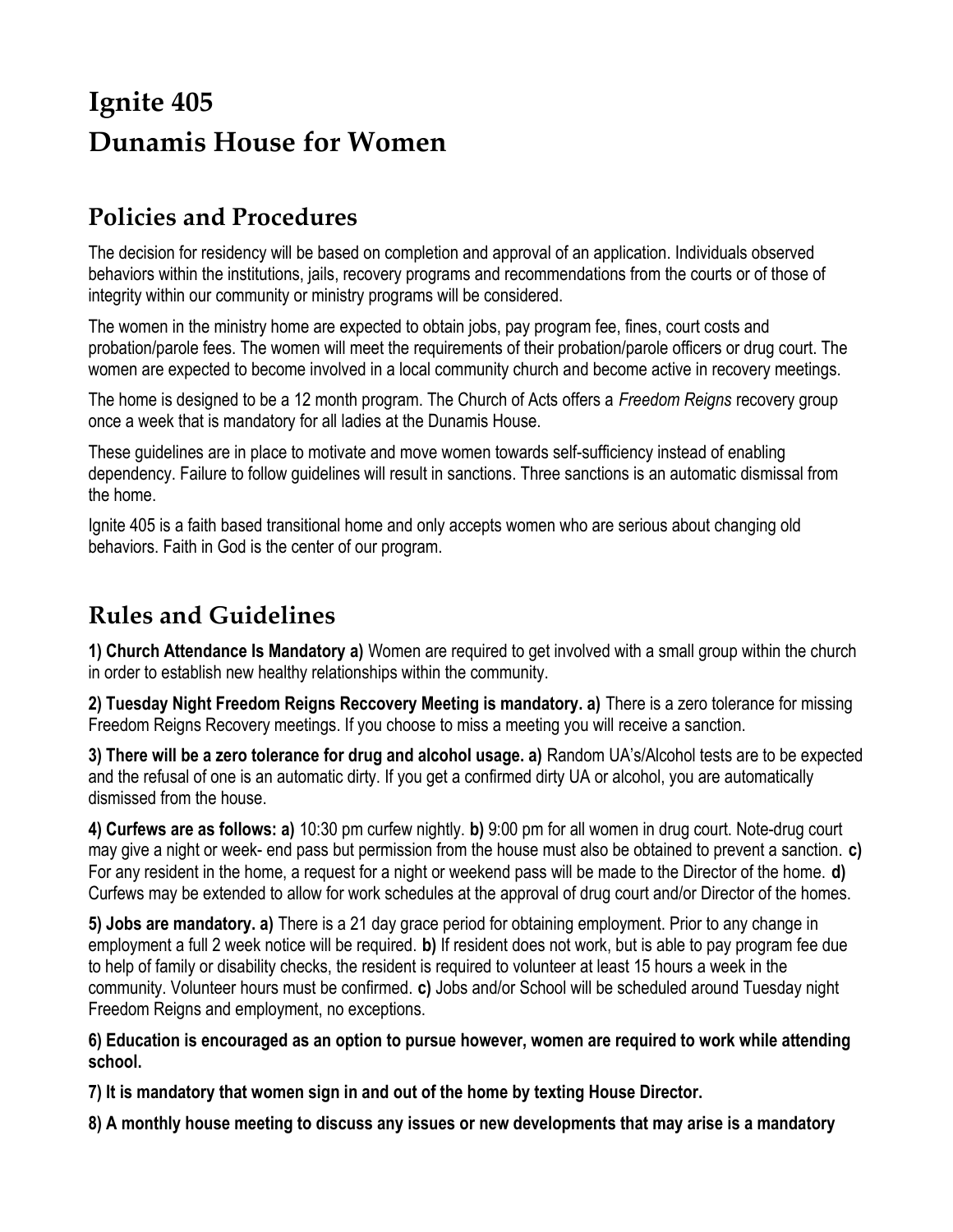#### **requirement.**

**9) Everyone is responsible for keeping the home clean and the yard mowed.** 

**10) Sharing or not sharing groceries must be clearly communicated to the other women in the home.** 

**11) The cost of residing in The Dunamis House is \$100.00 a week. This covers program fee, all utilities, and limited transportation. a)** Limited transportation is to and from work, applying for work and interviews, and any court or legal requirements. Additional requests to be transported will be charged at the cost per mile and according to the availability of the driver.

**b)** Payments for program fee can be made weekly, bi weekly, or monthly. **c)** If resident fails to take responsibility for their financial obligations by the 2nd month of residing at the home, then the resident will be asked to meet with the Director to discuss the reasons for the lack of responsibility. **d)** The cost to women who have their own transportation and reside at "The Dunamis House" will be 100.00 a week.

**12) The resident will be encouraged to put 20.00 a month into a savings account. a)** After six months, income will be re-evaluated for possible increase to savings account.

**13) Visitation with children is highly encouraged. Guidelines for children visiting are as follows: a)**  Resident must submit a written request for approval at least (7) seven days in advance from the acting House Manager for children visiting the home. **b)** Children can spend the night, a maximum of (3) three nights in a given month. However, there will be no consecutive overnight stays permitted. Children may be dropped off no earlier than 9:00 am of the first day, and are to be picked up no later than 5:30 pm the following day. Preferred days for overnight stays are Friday and Saturdays. **c)** No overnight visits with children will be given the last weekend of the month. **d)** Children can visit their mom (4) four hours per week. During school year curfew is set at 7 pm for mother/child visits. No excuses. **e)** For overnight mother/child visits on weekends, mother and child/children must be in rooms by 10 pm. **f)** Children are the responsibility of the parent they are visiting. The child cannot be left in the care of another resident!! **g)** Holiday visitation will be made on an individual basis and as long as it doesn't fall on the last weekend of the month.

**14) Failure to comply with drug court requirements will result in immediate dismissal of the home. a)**  Disrespecting the program regulations that are keeping you out of prison is unacceptable and will not be tolerated.

**15) Relationships are not allowed while living in the home. a)** Only if a woman is legally married and the courts deem it helpful for the relationship will couples be allowed to have contact.Couples will be required by "The Dunamis House" to be in couples counseling. **b)** No husbands will be able to enter "The Dunamis House" or spend the night on property.

**16) If relationships in the home appear to be unhealthy then the friendship will become limited between individuals. a)** This home is designed to help each woman individually get her life in order.

**17) First 30 days, every resident will be placed on restrictions. a)** Restrictions will include no phone or computer usage except for seeking employment. **c)** While on restrictions, you are not to leave the house unless accompanied by an accountability partner.

## **Standard Of Conduct**

The Standard of conduct expected from each resident is to respect the home, the other residents in home, and the neighbors in the neighborhood surrounding the home.

*Genei 1:26 "ten God said, "Let us make mankind in or imag, in or likenes... Genei 1:27 So God created mankind in hi ow imag, in t imag of God he created tem;* 

**1) We are created in His image, so very simply put that is what we strive to look and act like! 2) We are to**